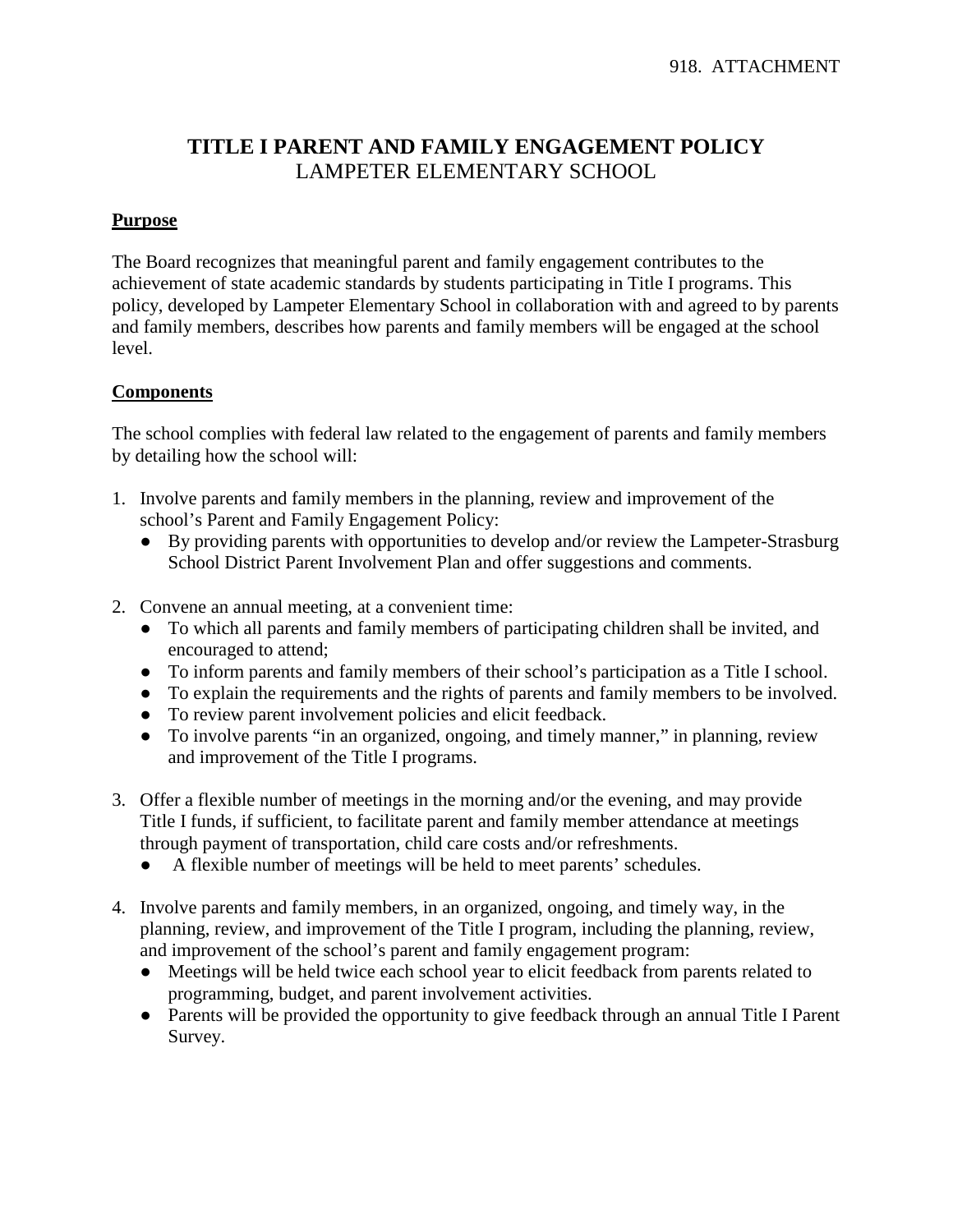- 5. Provide parents and family members of participating children with timely information about the Title I program:
	- Parents will be notified in a timely manner if their child is identified for Title I Reading and/or Math services. Communication includes notification of the school's annual fall Title I parent meeting.
- 6. Provide parents and family members of participating children with a description and explanation of the curriculum in use at the school, the forms of academic assessments used to measure student progress, and the achievement levels of the state academic standards:
	- This will be achieved through a standards-based report card, Title I progress reports, and conferences.
- 7. Provide, if requested by parents and family members, opportunities for regular meetings to formulate suggestions and to participate, as appropriate, in decisions relating to the education of their children, and respond to any such suggestions:
	- Lampeter Elementary will provide parent-teacher conferences, academic student support meetings (as needed), and regular home-school communication.
- 8. Involve parents and family members in the joint development of the Schoolwide Program Plan in accordance with federal law. [Note: applies only to Title I schools operating a Schoolwide Program]:
	- Lampeter Elementary does not operate a Schoolwide Program.
- 9. Create a school-parent and family compact developed jointly with parents and family members outlining how parents and family members, the entire school staff, and students will share in the responsibility for improved student academic achievement and the means by which the school and the parents and family members will build and develop partnerships to help children achieve the state's academic standards. The compact shall:
	- Describe the school's responsibility to provide high-quality curriculum and instruction in a supportive and effective learning environment that enables children in Title I programs to meet the state academic standards, and the ways in which parents and family members will be responsible for supporting their children's learning, volunteering in their child's classroom, and participating, as appropriate, in decisions relating to the education of their children and positive use of extracurricular time.
	- Address the importance of communication between teachers and parents and family members on an ongoing basis through, at a minimum:
		- o Teacher conferences with parents and family members in elementary schools, at least annually, during which the compact may be discussed as it relates to the individual child's achievement;
		- o Progress reports to parents and family members;
		- o Reasonable access to staff, opportunities to volunteer and participate in their child's class, and observation of classroom activities;
		- o Regular two-way, meaningful communication between parents and family members and school staff, in a language that parents and family members can understand.
	- Be reviewed at the spring Title I parent meeting and distributed in the fall or when students enter the Title I program.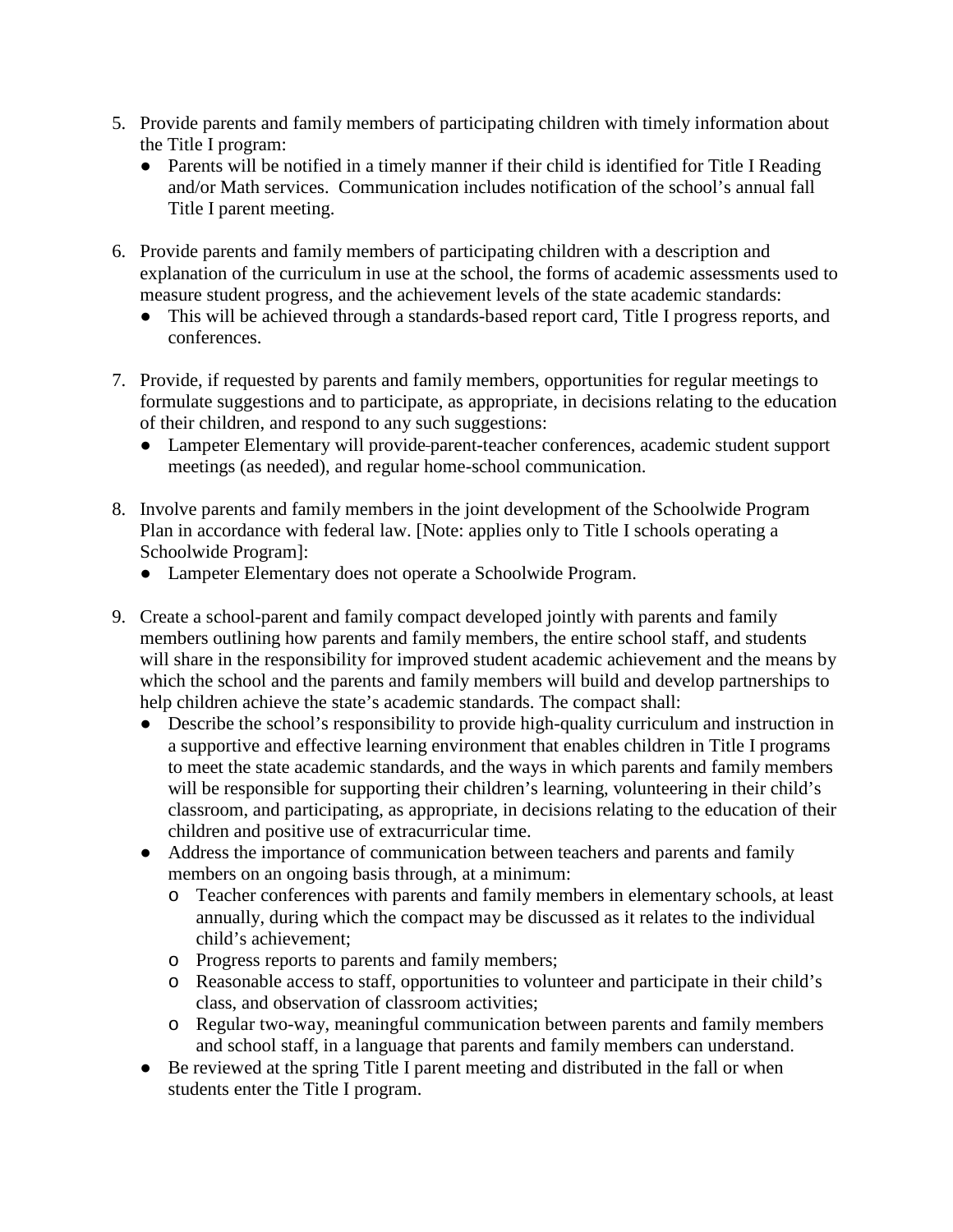- 10. Provide assistance to parents and family members in understanding the state academic standards, state and local academic assessments, and how to monitor a child's progress and work with teachers to improve the achievement of their children:
	- This will be accomplished through the standards-based report cards, Title I progress reports, and Title 1 Parent Involvement nights.
- 11. Provide materials and training to help parents and family members to work with their children to improve their children's achievement, such as literacy training and using technology including education about the harms of copyright piracy, as appropriate, to foster parent and family involvement:
	- The Lampeter-Strasburg School District will offer at least one parent workshop each year to provide materials and training to help parents and family members work with their children to improve their children's achievement. The topic of each parent workshop will be chosen from suggestions offered at the fall parent meeting. In addition, parents will be invited to the annual IU13 Title 1 Parent Conference.
	- The district will inform parents of resource materials. The Lampeter Elementary Parent Resource Center is located in the Office.
- 12. Educate teachers, specialized instructional support personnel, and other staff, with the assistance of parents and family members, in the value and utility of contributions of parents and family members, and in how to reach out to, communicate with, and work with parents and family members as equal partners, implement and coordinate parent programs, and build ties between parents and family members and the school:
	- Lampeter will implement and coordinate parent programs and build ties between parents and family members and school. Parent input will be a part of the agendas for Title I parent meetings.
- 13. To the extent feasible and appropriate, coordinate, and integrate parent and family member involvement programs and activities with other federal, state, and local programs including public preschool programs, and conduct other activities that encourage and support parents and family members in more fully participating in the education of their children:
	- This will be accomplished through the district's kindergarten transition activities, such as story hour and preschool morning out.
- 14. Ensure that information related to school and parent and family member programs, meetings, and other activities is sent to the parents and family members of participating children in a format and in a language the parents and family members can understand:
	- The Title I program will utilize various interpreting services to meet this requirement. Documents will be translated into appropriate languages based on parents' needs and/or interpreters will be secured for group meetings and individual parent correspondences.
- 15. Provide opportunities for the informed participation of parents and family members (including parents and family members who have limited English proficiency, parents and family members with disabilities, and parents and family members of migratory children):
	- Title I families will receive invitations to all Title I parent and family engagement events and all Title I communication through paper copies, phone calls, and/or email, in a language they understand.